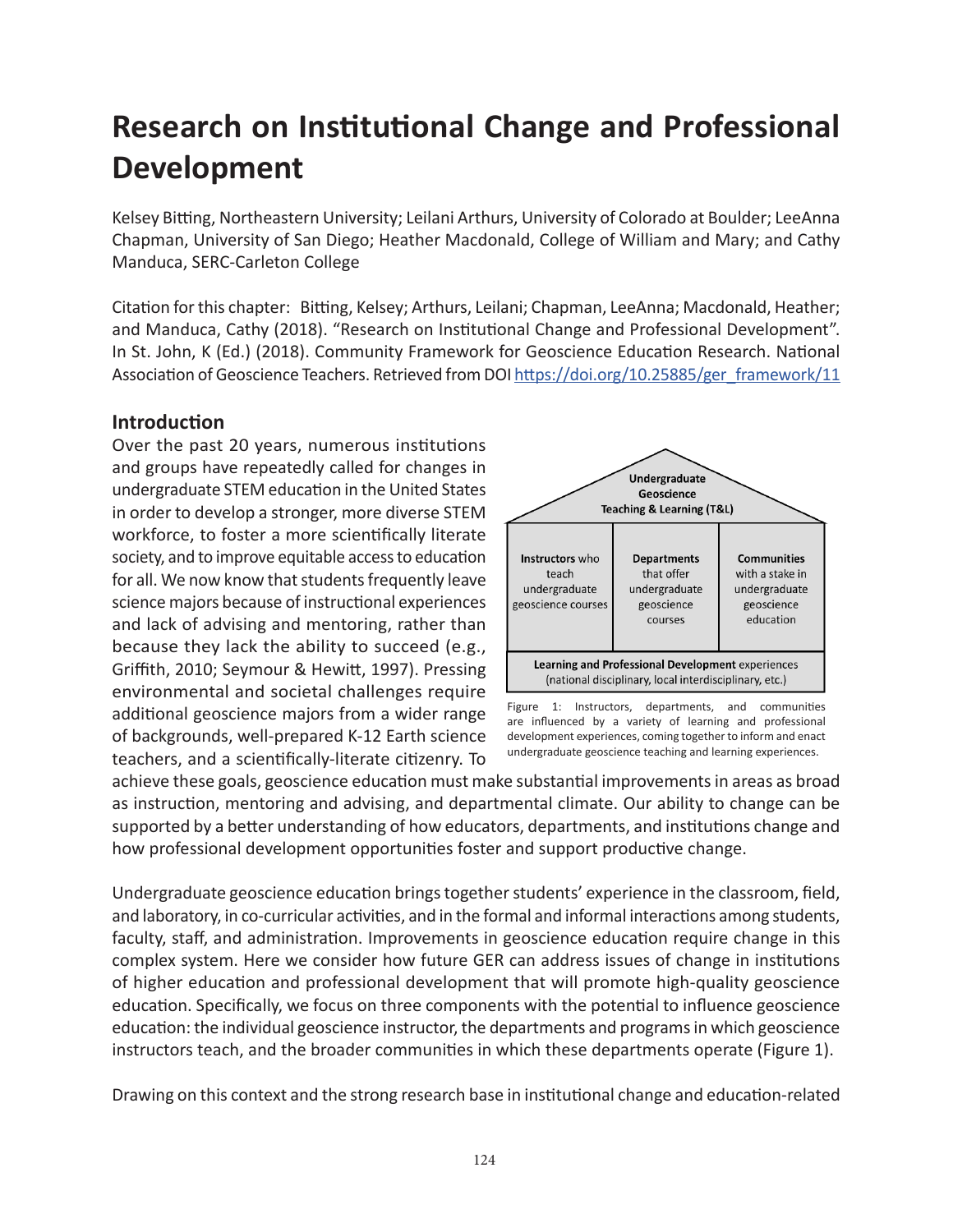professional development, we identified the three Grand Challenges (below) to guide research on institutional change and professional development in the geosciences.

### **Grand Challenges**

**Grand Challenge 1: How can we best support the continual growth of geoscience instructors' ability to teach effectively and implement research-supported teaching practices as they progress in their practice? How does the individual's cumulative experience, position type, institutional context, and the nature of the desired learning impact the type of learning opportunities that are most effective?**

Instructors design and implement learning experiences, interact individually with students and manage classroom climate, and are commonly on the front lines of mentoring and advising. As we seek to broaden participation and accelerate change, further work is needed to understand how an instructor's personal history and identity interact with departmental, institutional, and disciplinary context and culture to motivate and sustain continual geoscience instructor growth and learning.

#### **Grand Challenge 2: How can departments and programs support continuous improvement in undergraduate geoscience education?**

Healthy geoscience departments and programs can be conceptualized as complex systems in which new and potentially valuable ideas about teaching and learning enter the system continuously and are discussed, experimented with, and implemented freely. Further work will need to clarify factors contributing to department or program health from both within (departmental climate) and beyond the department itself (e.g. academic advising, employers, disciplinary societies).

### **Grand Challenge 3: What roles do different types of professional development experiences play in promoting, facilitating, and sustaining ongoing evolution in geoscience instructors' teaching practices over time?**

Geoscience educators have a rich palette of ways to learn and improve their practice, including on-campus interdisciplinary professional development, geoscience-specific opportunities offered by professional societies, in-department trainings, and national community of transformation meetings, as well as formal and informal exchanges.with peers. Changes in practice over time that may follow these learning experiences are often non-linear and multi-directional, and must be further explored.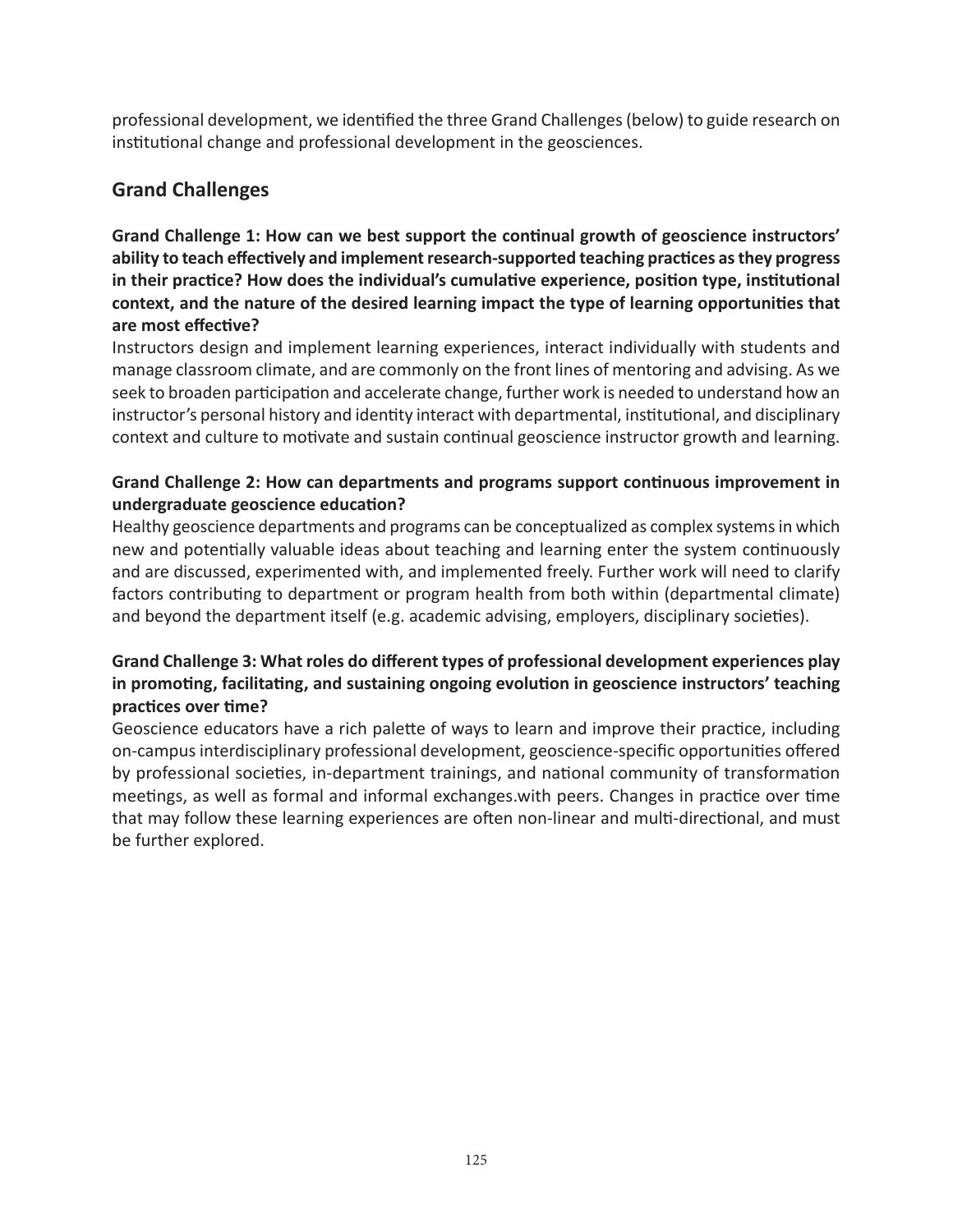### **Grand Challenge 1:**

**How can we best support the continual growth of geoscience instructors' ability to teach effectively and implement research-supported teaching practices as they progress in their practice? How does the individual's cumulative experience, position type, institutional context, and the nature of the desired learning impact the type of learning opportunities that are most effective?**

### **Rationale**

Instructors play a central role in the students' geoscience education. Instructors design and implement learning experiences, interact individually with students and manage classroom climate, and are commonly on the front lines of mentoring and advising. Thus, professional development supporting their growth is a first-order strategy for improving geoscience education. Prior work has context, the design of professional development, and participation in a



demonstrated that identity, motivation, of the professional development program(s) in which the instructor learns about that Figure 2: New knowledge about teaching and learning (T&L) generated by GER and other learning science fields is continuously generated. Uptake of that knowledge is filtered by an instructor's needs, motivations, and positionality, and is influenced by characteristics new knowledge. The instructor may also produce and disseminates new knowledge.

supportive community all impact an instructor's learning and willingness to make changes in their practice (Andrews & Lemons, 2015, Condon et al., 2016; Chapman & McConnell, 2017; Gehrke & Kezar, 2016; Henderson, Beach, & Finkelstein, 2011; Kastens & Manduca, 2017; Kastens & Manduca, 2018; Pelch & McConnell, 2016, Yerrick, Parke, & Nugent, 1997). In the past 15 years, many faculty have participated in both institutional and disciplinary professional development opportunities, but others have not; practices have changed, but practices across the community have not been transformed (Manduca et al., 2017).

As we seek to broaden participation and accelerate change, further work is needed to understand how an instructor's personal history and identity interact with departmental, institutional, and disciplinary context and culture to first motivate learning and then support change (Figure 2). While prior research has largely focused on single professional development programs, further work is needed to understand how an individual's learning and change are supported by multiple experiences. Preliminary evidence also suggests that different types of learning may require different types of engagement: for example, beliefs about teaching may be relatively difficult to change (Yerrick, Parke, & Nugent, 1997) but can be effectively targeted through collaborative and authentic long-term engagement (Pelch & McConnell, 2016), while changes in practice that are consistent with the beliefs already held by a participant might be easier to achieve (e.g., Glackin, 2016). Further work is also needed to investigate the most effective strategies to motivate and sustain continual geoscience instructor growth and learning of various types.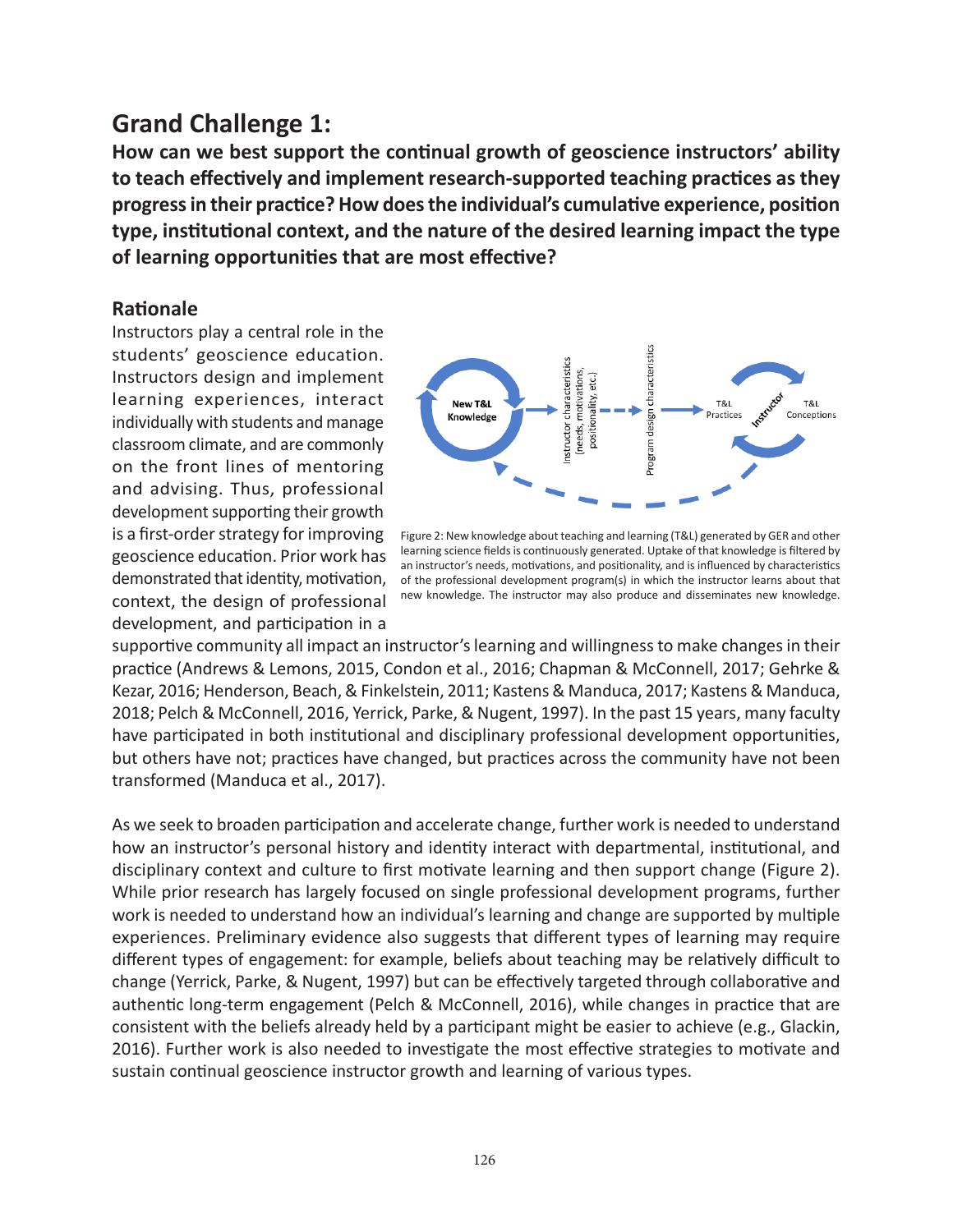### **Recommended Research Strategies**

- 1. Conduct longitudinal studies of individual geoscience instructors representing a variety of identity characteristics and institutions, with special attention to how they make decisions about potential instructional learning and change over time, and what motivational factors are at play.
- 2. Conduct interviews with geoscience professional development leaders and review existing literature to identify common learning objectives for geoscience instructors. Convene a small working group to sort those objectives according to the cognitive processes, level of challenge, and type of change required to provide a typology of learning objectives.
- 3. Based on the typology of learning objectives, identify or design assessment measures for each category. Recommend the use of those assessment instruments across future professional development programs to allow consistent comparisons and future meta-analyses.
- 4. Construct and widely-administer a survey designed to develop a broader picture of the teaching-related needs among a diverse geoscience instructor population (e.g., gender, race, ethnicity, socio-economic status, type of employment/position, career stage, etc.).
- 5. Conduct longitudinal studies of individual geoscience instructors representing a variety of identity characteristics and institutions, with special attention to how they make decisions about potential instructional learning and change over time, and what motivational factors are at play.
- 6. Evaluate the impact that existing types of professional development programs have on supporting diverse geoscience instructors in changing their choice and implementation of instructional strategies using longitudinal multi-case studies on programs' impact on instruction.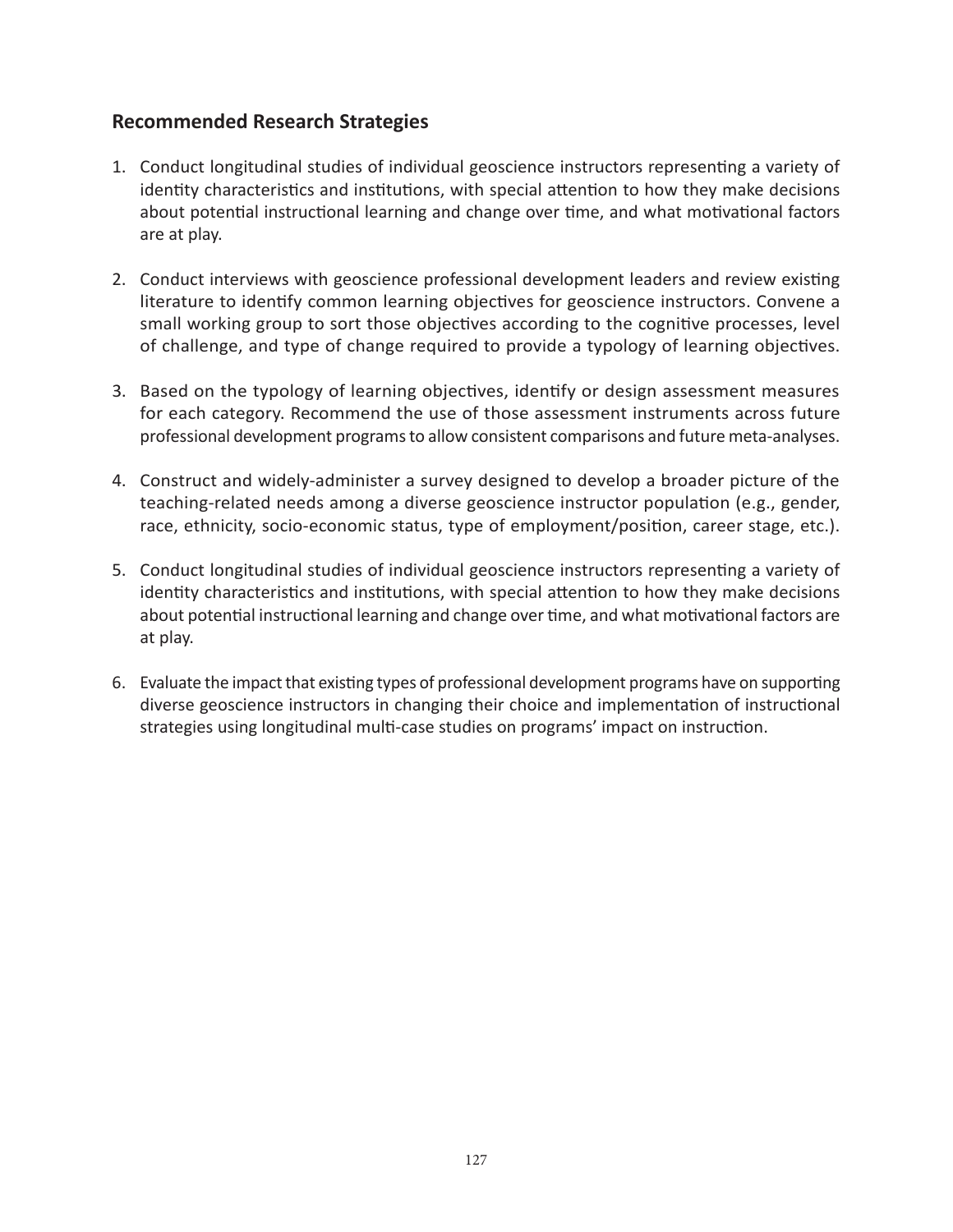## **Grand Challenge 2:**

**How can departments and programs support continuous improvement in undergraduate geoscience education?**

### **Rationale**

Undergraduate geoscience content is taught in a wide variety of departments and programs beyond only traditional geoscience or geology departments, including physical science departments at community colleges, departments focused on ocean, atmospheric science, and environmental science, and even embedded within courses taught by departments such as sociology and engineering. All of these departments and programs can be conceptualized as complex systems comprised of instructors, students, staff, and administrators, as well as curricula, courses, and assessment mechanisms, as well as physical structures such as classrooms and labs (Condon et al., 2016; Manduca, 2017). These systems support students' geoscience education, the professional environment of the instructor, and the long-term character and evolution of the degree program (Tobias, 1992; NASEM, 2016). Geoscience education research can assist departments, institutions, and professional development programs in understanding how these systems function to support students and instructors in learning.



Figure 3: Geoscience programs are complex systems made up of humans, physical structures (e.g. classrooms/labs), and conceptual structures (e.g., courses, curricula). In programs with healthy teaching cultures, new ideas about T&L continuously enter the system with minimal impediment; new ideas about T&L also flow outward and back into the community. Teaching cultures are developed and maintained within the program, but are also influenced by various larger complex systems (institutions, disciplines) within which they are embedded.

Viewed from this systems perspective, in "healthy" departments and programs, new and potentially valuable ideas about teaching and learning enter the system continuously and are discussed, experimented with, and implemented freely (Manduca, 2017). A healthy department or program can respond and adapt quickly to new challenges and opportunities, drawing on this capacity for learning. Considerations affecting the health of the program include teaching-related rewards structures; resources and opportunities for professional development; collegiality among faculty, students, and staff; leadership; and other factors (Andrews et al., 2016; Walter et al., 2014).

While each geoscience department or program is a system unto itself, it is embedded within larger systems such as the college, institution, discipline and its component professional organizations, and local, national, and global societies, all of which exert various types of influences on the health of a department or program. Furthermore, individuals from a department or program may participate in communities of transformation that transcend individual disciplines (Gehrke & Kezar, 2016), and these ties may also contribute to systems health within a department or program. Thus, further work will need to clarify factors contributing to department or program health from both within (departmental climate) and beyond the department itself (e.g. academic advising,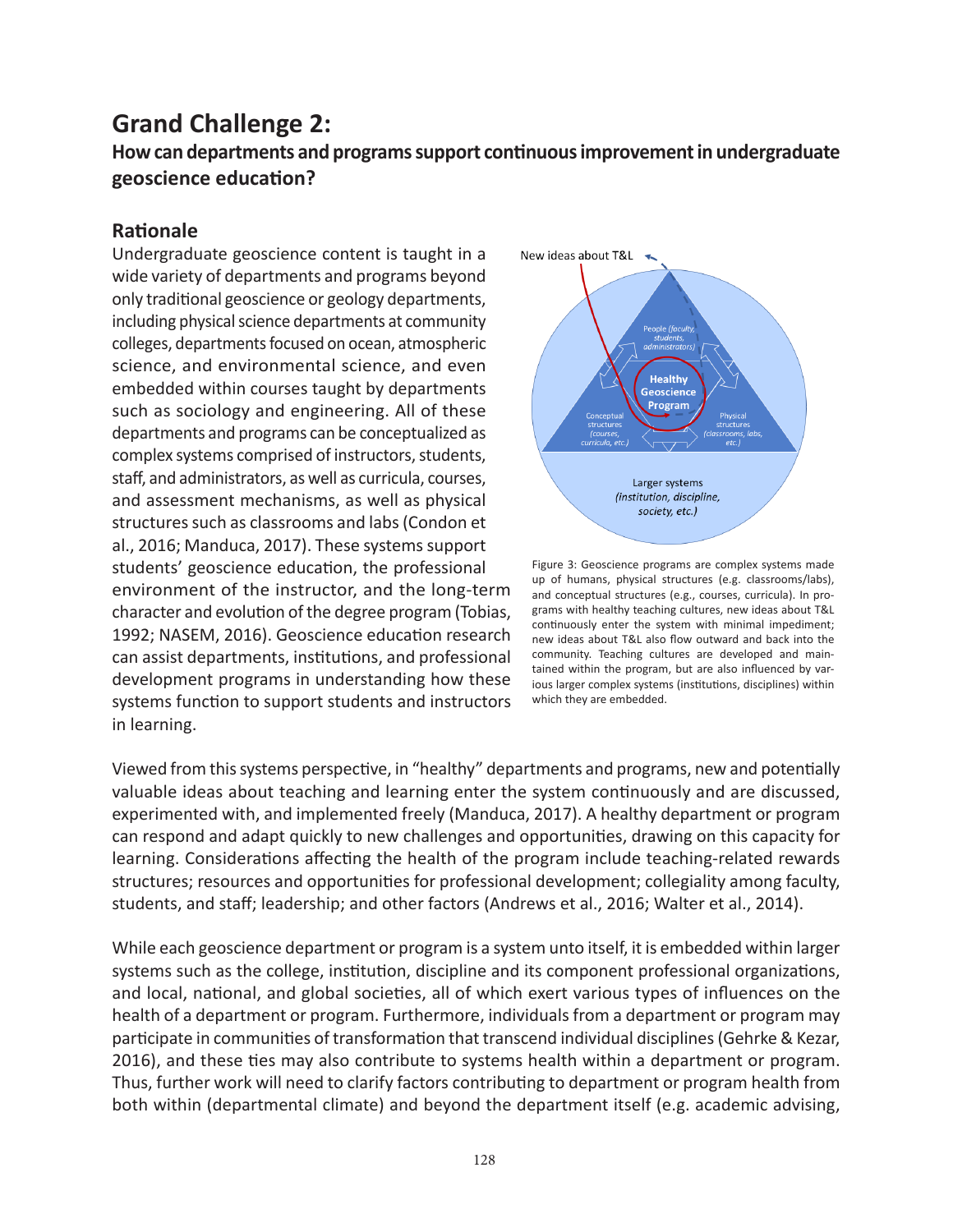employers, disciplinary societies). An understanding of the departmental system and its response to both internal and external influences is foundational to sustaining the highest-quality geoscience education. This Grand Challenge is summarized in Figure 3.

### **Recommended Research Strategies**

- 1. Collaborate with and draw upon the work of organizational psychologists who study workplace climate to conduct mixed-methods case studies describing the health of a variety of geoscience programs, including measures of departmental climate (e.g., Walter et al., 2014) and interviews with students, alumni, faculty (full- and part-time), staff, and administrators that seek to determine their perceptions of internal and external influences on teaching and learning information flow and changes in practice.
- 2. Based on those case studies, formulate hypotheses about internal and external variables that appear to have the greatest impact on department or program health, and design quantitative survey instruments to test those hypotheses across a representative subsection of geoscience departments and programs in the U.S.
- 3. Investigate how departments and programs that support high-quality undergraduate geoscience teaching evolved to that state. Longitudinal multi-case studies of departments and program from the range of institutional types would aid in addressing this strategy.
- 4. Identify what chairs/heads of a diverse range of departments and programs need to foster a teaching culture that supports high-quality undergraduate geoscience education and the extent to which they think those needs are being met. A critical incident analysis of the chairs/heads experiences would assist the pursuit of this strategy.
- 5. Conduct social network analyses at a variety of scales within the geoscience education community, including departments and disciplinary societies, to identify the characteristics of change agents to understand of how those change agents support program health.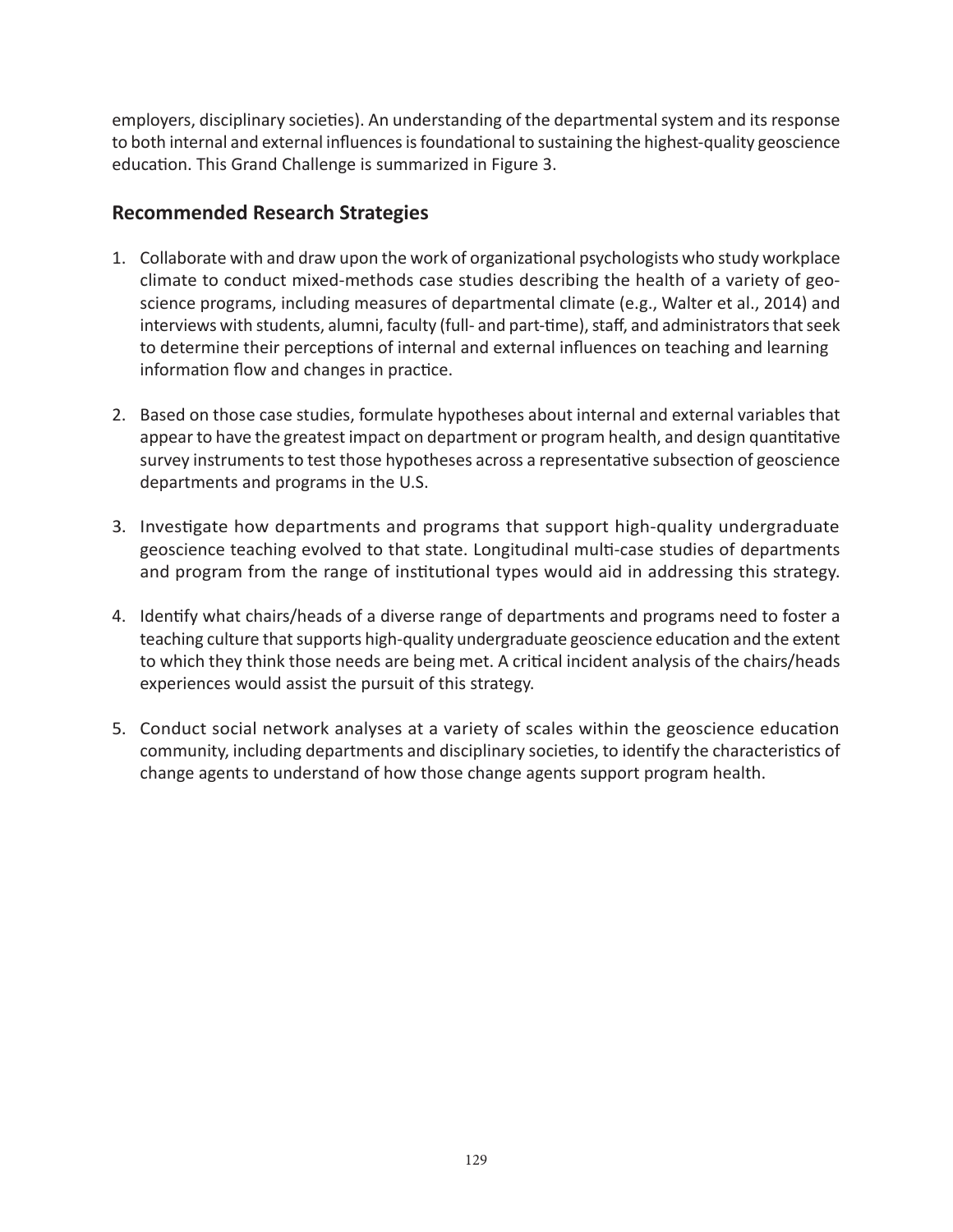## **Grand Challenge 3:**

**What roles do different types of professional development experiences play in promoting, facilitating, and sustaining ongoing evolution in geoscience instructors' teaching practices over time?**

### **Rationale**

Geoscience educators have a rich palette of ways to learn and improve their practice. On-campus centers for teaching and learning typically involve participants from many disciplines, and typically focus on general teaching knowledge (Pallas, Neumann, & Campbell, 2017) and other issues that cross disciplines. Geoscience-specific learning opportunities, including those offered by NAGT, GSA, AGU, and NSF-funded programs (e.g., Manduca et al., 2017), typically focus on challenges and opportunities specific to the geosciences, including pedagogical content knowledge such as common misconceptions, pathways students follow in becoming geoscientists, and approaches to guiding geoscience learning (Pallas et al., 2017). In-department graduate teaching assistant training (Bitting, Teasdale, & Ryker, 2017), on-campus STEM centers (NSEC, 2017), and communities of transformation such as SENCER and PKAL (Gherke & Kezar, 2016)



Figure 4: During one's career, learning about teaching & learning may take place via many types of experiences, including on-campus interdisciplinary professional development (PD) programs, national disciplinary programs, hybrid disciplinary-and-general teaching and learning programs, and peer interactions. These and other factors may influence instructor conceptions and practices in non-linear and complex ways, resulting in non-linear and complex changes.

include a variety of hybrid models. Collaborative activities (e.g., co-teaching) and informal learning from peers interact with formal professional development (Condon et al., 2016). Over the arc of a career, instructors are likely to participate in multiple types of professional development and gain different benefits from each. Investigation into this mosaic of impacts will clarify the differential roles of each as well as the interaction effects that promote continual learning and growth underpinning improved practice (Figure 4).

Pathways through the change process (much like the rock cycle) can be non-linear and multidirectional (DiClemente & Velasquez, 2002). One instructor may participate in many different professional development experiences before deciding to experiment with a new practice, while another may incorporate small incremental changes based on each professional development experience as their thinking about teaching evolves, and another may transform their practice substantially after only one professional development experience. Future work must explore how teaching knowledge and practices change over time in non-linear ways (Manduca, 2017).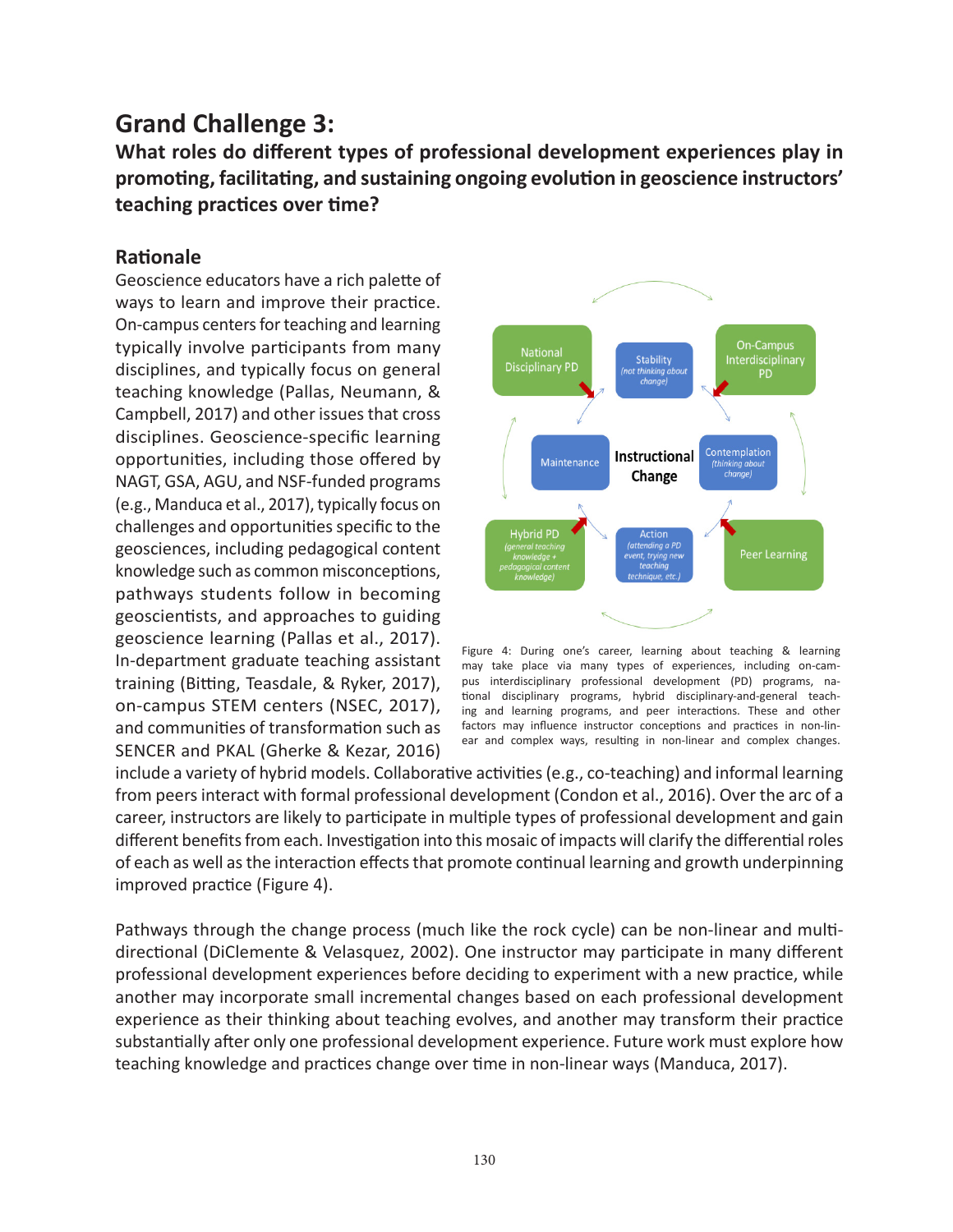### **Recommended Research Strategies**

- 1. In collaboration with and drawing upon existing work of educational psychologists, especially those who study K-12 teacher beliefs, conduct a longitudinal study following early-career geoscience instructors (graduate teaching assistants and early-postgraduates) for 10+ years to explore participants' growth and evolution in both teaching conceptions and practices, how they make decisions to pursue learning opportunities, and why they consider, adopt, and abandon or sustain changes in their practice. This strategy may be pursued in conjunction with longitudinal studies proposed under Grand Challenge 1, but those addressing Grand Challenge 1 would need to go beyond early-career instructors to capture the full range of identity and career characteristics that may be relevant.
- 2. Collaborate across institutions and disciplinary societies to develop and deploy common endof-program instruments to identify different learning outcomes for instructors participating in professional development. Iteratively redesign these instruments at three- to five-year intervals, as hypotheses about relationships are formulated and reformulated with progressive analyses of the combined datasets. Using this dataset, analyze the pathways that instructors follow through multiple experiences, and the range and variety of characteristics of changes they choose to make as a result.
- 3. Design protocols for follow-up interviews and classroom observations with program attendees for use before and three, six, or 12 months after participation. Seek to determine how participants connect what they learned during the professional development program to their prior thinking and practice, whether they have implemented changes, and what elements of the program most strongly influenced their motivation, learning, and decision-making regarding the implementation of new practices.

### **References**

Abrami, P. C., Bernard, R. M., Borokhovski, E., Wade, A., Surkes, M. A., Tamim, R., & Zhang, D. (2008). Instructional interventions affecting critical thinking skills and dispositions: A stage 1 metaanalysis. *Review of Educational Research*, 78(4), 1102-1134.

Andrews, T. C., Conaway, E. P., Zhao, J., & Dolan, E. L. (2016). Colleagues as change agents: How department networks and opinion leaders influence teaching at a single research university. *CBE-Life Sciences Education*, 15(2), ar15.

Bitting, K. S., Teasdale, R., & Ryker, K. (2017). Applying the geoscience education research strength of evidence pyramid: Developing a rubric to characterize existing geoscience teaching assistant training studies. *Journal of Geoscience Education*, 65(4), 519-530.

Chapman, L. Y., & McConnel, D. A. (2017). Characterizing the pedagogical beliefs of future geoscience faculty members: A mixed methods study. *Innovative Higher Education*, 1-16.

Condon, W., Iverson, E. R., Manduca, C. A., Rutz, C., & Willett, G. (2016). Faculty Development and Student Learning: Assessing the Connections. Bloomington, IN: Indiana University Press.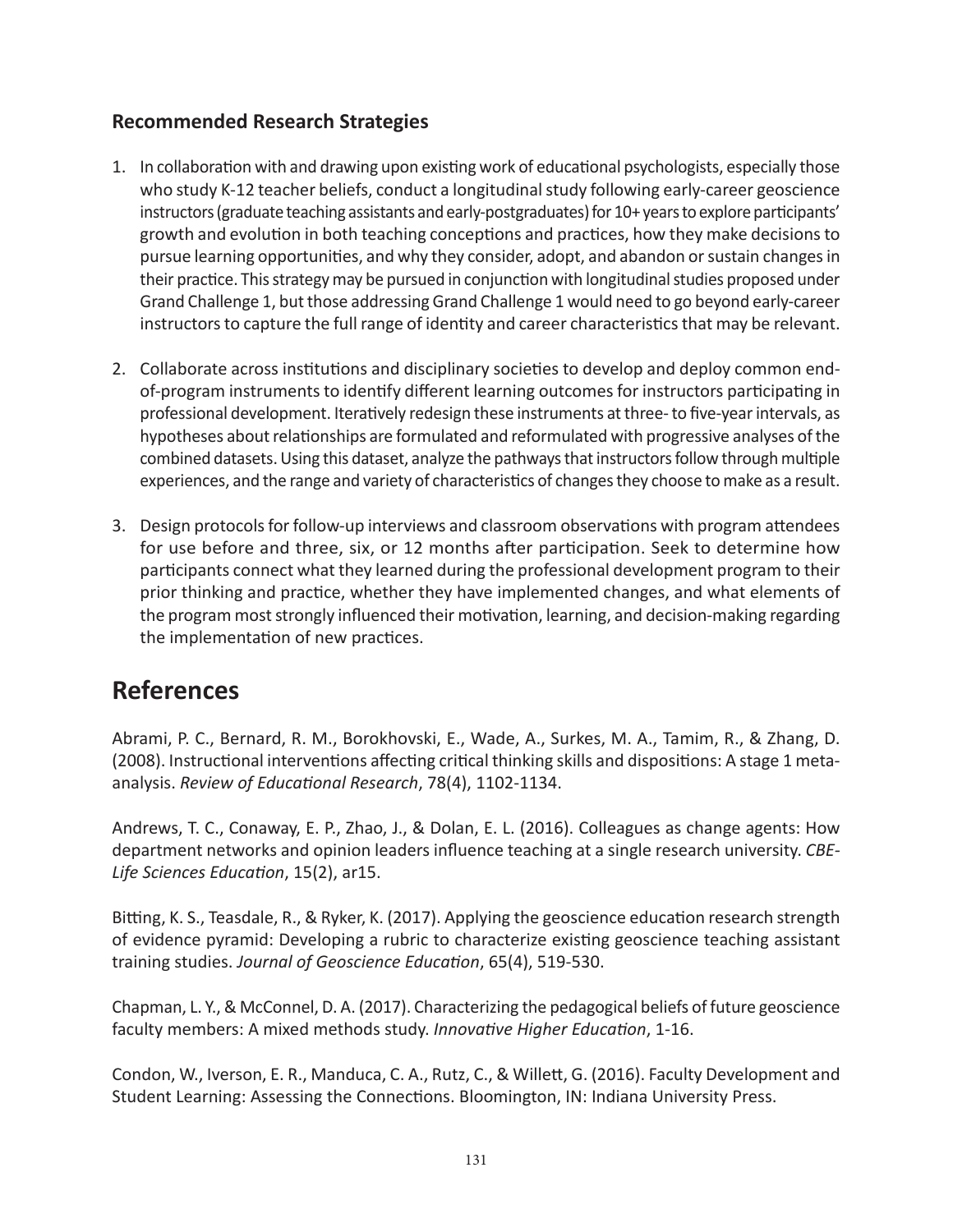DiClemente, C. C., & Velasquez, M. M. (2002). Motivational interviewing and the stages of change. *Motivational Interviewing: Preparing People for Change*, 2, 201-216.

Gehrke, S., & Kezar, A. (2016). STEM reform outcomes through communities of transformation. Change. *The Magazine of Higher Learning*, 48(1), 30-38.

Glackin, M. (2016). 'Risky fun' or "authentic science'? How teachers' beliefs influence their practice during a professional development programme on outdoor learning. *International Journal of Science Education*, 38(3).

Griffith, A. L. (2010). Persistence of women and minorities in STEM field majors: Is it the school that matters?. *Economics of Education Review*, 29(6), 911-922.

Henderson, C., Beach, A., & Finkelstein, N. (2011). Facilitating change in undergraduate STEM instructional practices: An analytic review of the literature. *Journal of Research in Science Teaching*, 48(8), 952-984.

Kastens, K. A., & Manduca, C. A. (2017). Using Systems Thinking in the Design, Implementation, and Evaluation of Complex Educational Innovations, With Examples From the InTeGrate Project. *Journal of Geoscience Education*, 65(3), 219-230.

Kastens, K. A., & Manduca, C. A., (2018). Leveraging the power of community of practice to improve teaching and learning about the Earth. *Change: The Magazine of Higher Learning*, 49(6),14-22.

Manduca, C.A. (2017). Surveying the landscape of professional development research: Suggestions for new perspectives in design and research. *Journal of Geoscience Education*, 65(4), 416-422. Manduca, C. A., Iverson, E. R., Luxenberg, M., Macdonald, R. H., McConnell, D. A., Mogk, D. W., & Tewksbury, B. J. (2017). Improving undergraduate STEM education: The efficacy of discipline-based professional development. *Science Advances*, 3, e1600193.

National Academies of Sciences, Engineering, and Medicine (NASEM). *2016. Barriers and Opportunities for 2-year and 4-year STEM Degrees: Systemic Change to Support Students' Diverse Pathways*. National Academies Press.

Network of STEM Education Centers (NSEC). (2017). *Campus Centers in STEM Education*. Northfield, MN: Carleton College.

Pallas, A. M., Neumann, A., & Campbell, C. M. (2017). *Policies and Practices to Support Undergraduate Teaching Improvement*. Cambridge, MA: American Academy of Arts & Sciences (AAAS).

Pelch, M. A., & McConnell, D. A. (2016). Challenging instructors to change: A mixed methods investigation on the effects of material development on the pedagogical beliefs of geoscience instructors. *International Journal of STEM Education*, 3(5).